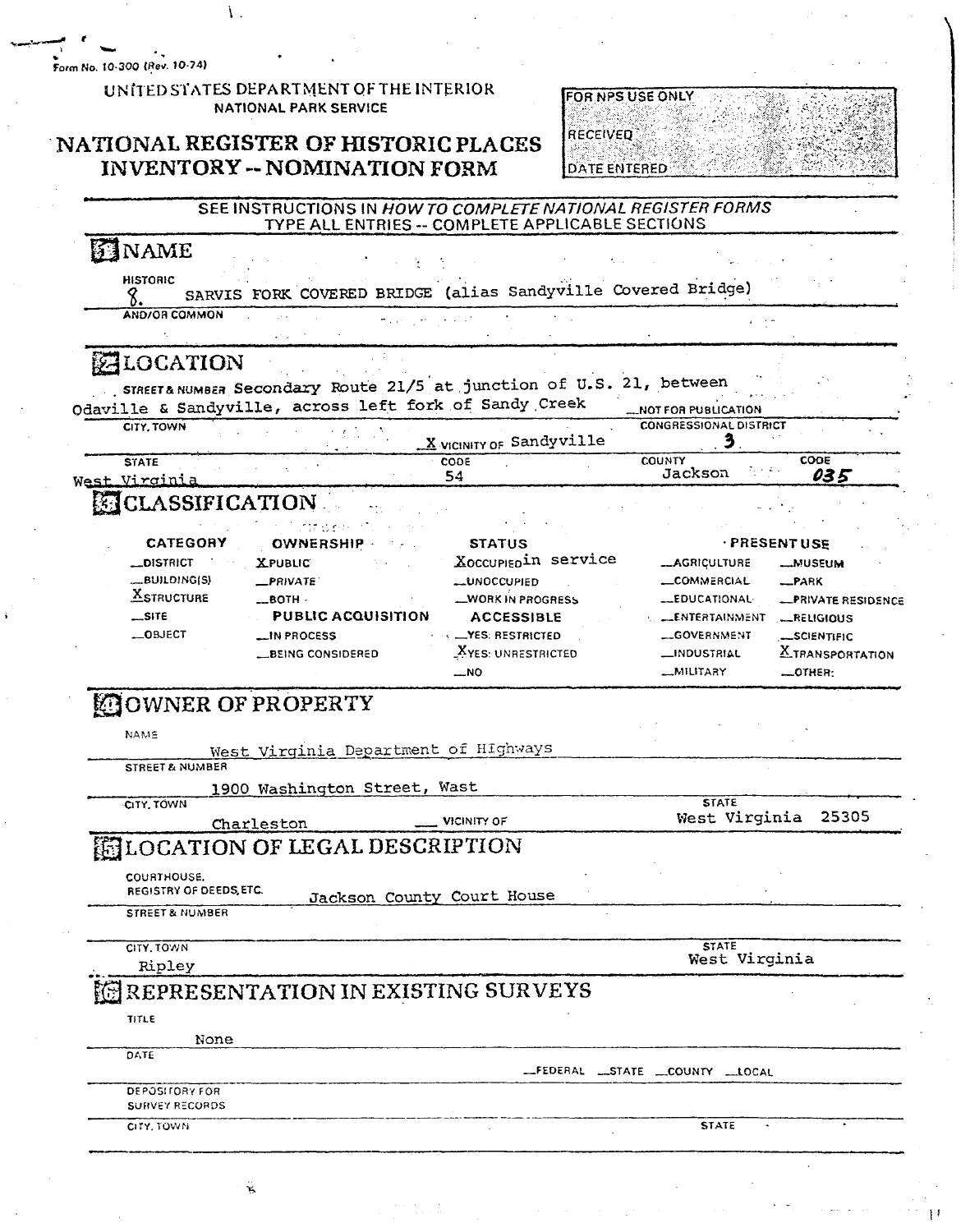# **EXPERIENTION**

**LI** 

|                    | <b>CONDITION</b>      | <b>CHECK ONE</b>   | <b>CHECK ONE</b> | 120740    |
|--------------------|-----------------------|--------------------|------------------|-----------|
| <b>__EXCELLENT</b> | <b>__DETERIORATED</b> | <b>X_UNALTERED</b> | _ORIGINAL SITE   |           |
| X GOOD             | __RUINS               | _ALTERED           | X_MOVED          | DATE 1924 |
| $-$ FAIR           | __UNEXPOSEO           |                    |                  |           |

**urt** \$:

 $\begin{bmatrix} \end{bmatrix}$ 

i

**DESCRIBE THE PRESENT AND** ORIGINAL **(IF** KNOVJN) **PHYSlCAL APPEARANCE** 

**?he Sarvis** Fork Covered Bridge is 11 feet-8 inches wide and has a length of **101.**  feet-3<sup>1</sup> inches, which is the center to center distance between the opposite endposts. It has red wooden siding and a sheet metal roof. The trusses, which are of the patented bng type and are constructed almost identically tothose of the Staats Mill bridge, have 13 panels; each approximately 9 feet-4 inches long and 12 feet-5 inches **high.**  Each panel has double diagonals comprised of two-6 **x** 7 inch members, which slope toward the centerpost **and** a **6 x** 7 inch single center diagonal, fitting between and bolted to the double diagonals. As in the Staats Mill bridge, the tops of the single diagonals fit into the notched tops of the 6 **x** 7 inch verticals, while the bottom-ends **rest: on** : . bearing blocks. The top choxd is **made** up of an 8 x 8 3/4 inch **member** sandwiched between two-5  $\times$  8 3/4 inch members while the bottom chord contains a  $7\frac{1}{4} \times 10\frac{1}{2}$  inch member sandwiched between two4 3/4 **x** 10% inch nntmbers, **A** curious broken-back **arch**  composed of 331 x **11%** inch **members,** spans the length of both trusses. It is nonfunctional, since there are spaces between many of the arch sections. The ends of the **axches** rest at the bottom end panel joints and are not securely fastened, Whether **i**  the arch is an original part of the bridge or was added at a later date is not known. It is questionable whether the arch ever added to the bridge's load carrying capacity or served as a stiffening device.

**1 The** bridge is heavily reinforced with steel stringers and supported on *a* dual i Eent system, **This** nodern reinforcement completely supports **the** wooden deck so **that**  the trusses are no longer subject to live loads **(I).**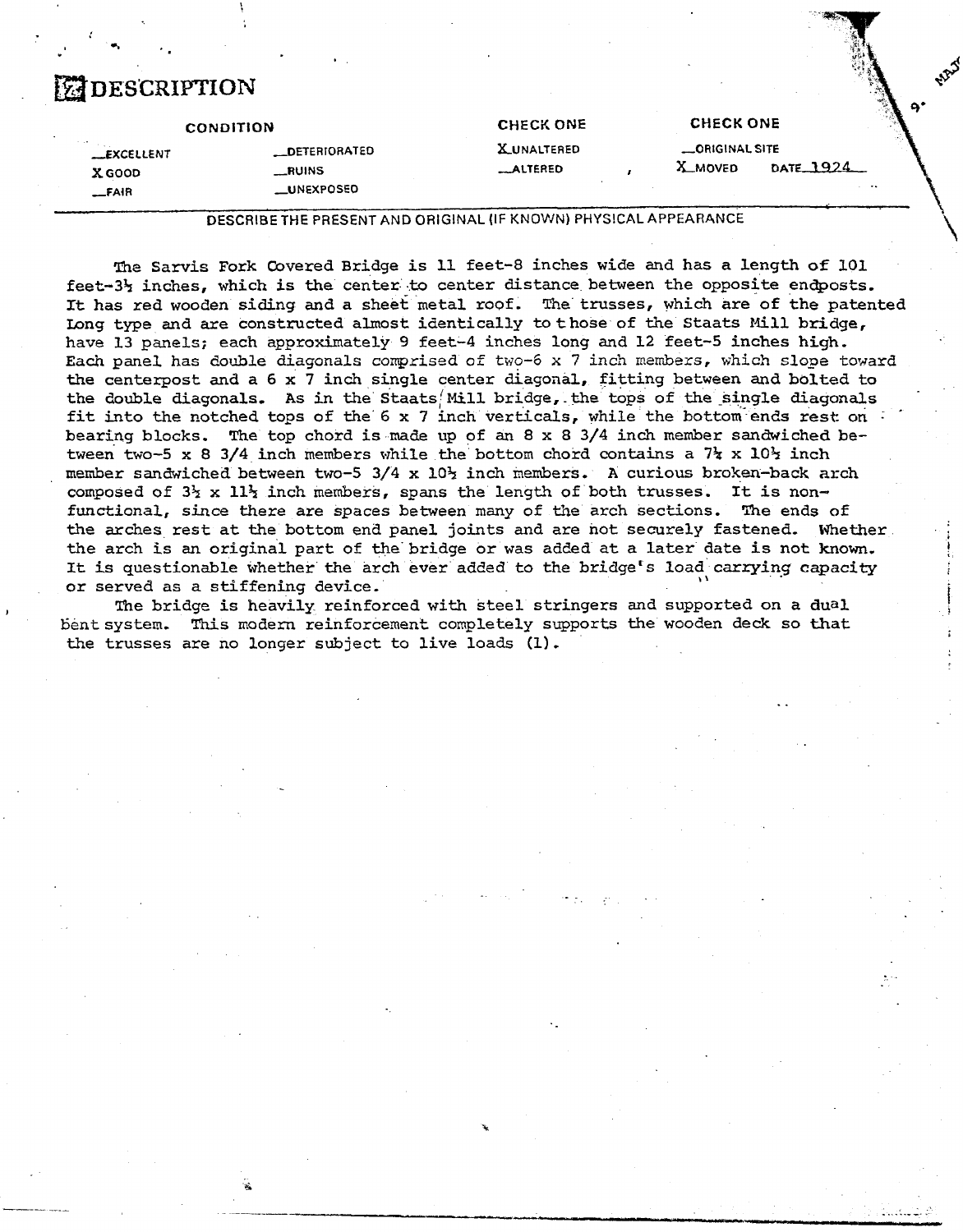### **SIGNIFICANCE**

| <b>_PREHISTORIC</b> | <b>_ARCHEOLOGY-PREHISTORIC</b> | <b>COMMUNITY PLANNING</b> | <b>LANDSCAPE ARCHITECTURE</b> | <b>_RELIGION</b>            |
|---------------------|--------------------------------|---------------------------|-------------------------------|-----------------------------|
| $-1400-1499$        | <b>_ARCHEOLOGY-HISTORIC</b>    | <b>LONSERVATION</b>       | $\mathsf{LAW}$                | <b>LSCIENCE</b>             |
| $-1500.1599$        | <b>_AGRICULTURE</b>            | <b>LECONOMICS</b>         | LITERATURE                    | _SCULPTURE                  |
| $-1600-1699$        | <b>__ARCHITECTURE</b>          | $\_$ EDUCATION            | _MILITARY                     | <b>LSOCIAL/HUMANITARIAN</b> |
| $-1700 - 1799$      | $\_ART$                        | <b>X_ENGINEERING</b>      | <b>__MUSIC</b>                | <b>MITHEATER</b>            |
| X.1800-1899         | _COMMERCE                      | LEXPLORATION/SETTLEMENT   | <b>_PHILOSOPHY</b>            | <b>X_TRANSPORTATION</b>     |
| $-1900-$            | _COMMUNICATIONS                | __INDUSTRY                | _POLITICS/GOVERNMENT          | <b>LOTHER (SPECIFY)</b>     |
|                     |                                | <b>LINVENTION</b>         |                               |                             |

**STATEMENT OF SIGNIFICANCE** 

On May 24, 1886 the Jackson County Court appointed D. K. Hood and Elias Stone to visit the ford on Mill **Creek** on the property of John Carnahan to determine the most suitable location for a bridge and to estimate the required span length and abutment height. It was decided that the location would be on the site of an old bridge above<br>Carnahan's Ford. The clerk was authorized to advertize for bids for the abutments The clerk was authorized to advertize for bids for the abutments on May 21 and William Quincy and J. Grim were awarded the contract for the piers on -August 4. On October 13, the clerk was authorized to advertize for bids for the building of the superstructure, and on December 13, the contract was awarded to R. B. Cunningham. **The** material and style of the abutments and superstructure were to'be like those of the then current Angerona Bridge. Payment for the abutments and superstructure were estab-<br>**I**ished at \$3.40 per perch (16<sup>3</sup><sub>2</sub> cubic feet) and \$9.00 per linear foot respectively (2).

For reasons not mentioned in the court records the court, during its session on April 13, 1887, ordered that all work and matters relating to the building of the bridge be discontinued. Approximately one year later, on April 11, 1888, William T. Green and others asked the court to order that the building of the bridge be resumed. The and others asked the court to order that the building of the bridge be resumed. court honored the request and on May 7 appointed D. K. Hood and JohnHamilton as commissioners to locate and obtain land for right-of-way from John Carnahan and James McKown for a new public road (to join public roads located on both sides of Mill Creek). A 20 foot wide right-of-way was obtained without expense to the county and during this time , Quincy, Grim and Cunningham resumed work on the bridge. The abutments and superstructure were completed for costs of \$1573 -65 and \$lO44,OO, respectively. On November 11, 1889, a contract for the bridge fills (i.e. earthwork) was awarded to Wesley Sayre for a cost of \$59.75 and a contract for the woodwork at the bridge approaches was awarded to T.T. Hartley for \$180.00, The bridge, which was completed some time during the months of December 1889 and January 1890, was 116 feet long and had a total cost of approxiamtely \$2,860.00 (3). of approxiamtely \$2,860.00 (3).<br>On April 9, 1924 the county clerk asked the State Road Commission to provide the

court with an engineer who could make plans and specifications for abutnents to be built along Sandy Creek at or near the property of William Weekly. Bids were advertized for dismantling the bridge at Carnahan's Ford and rebuilding and replanning it on abutments to be constructed at the site near Weekly's. On July 2, 1924, C.R. Kent, R.R. Hardesty and E.R. **Duke** were awarded the contract to relocate the bridge for \$1050.00. The site chosen is the present location of the bridge (4).

It is interesting to note that another bridge was constructed, during **the** tine that work on the bridge at Carnahan's Ford was halted, at or near John Carnahan's property, but **at** a distinctly different location than the previous Sarvis Fork bridge. The history of this bridge is also included, because in the past, it has been mistakenly applied to the present Sarvis Fork Bridge.

On June 14, 1887 the Jackson County Court ordered that a notice be published in **the** Jackson Herald for bids to be accepted for building a bridge across the run **et** 

(continued on attached sheet)

**ham**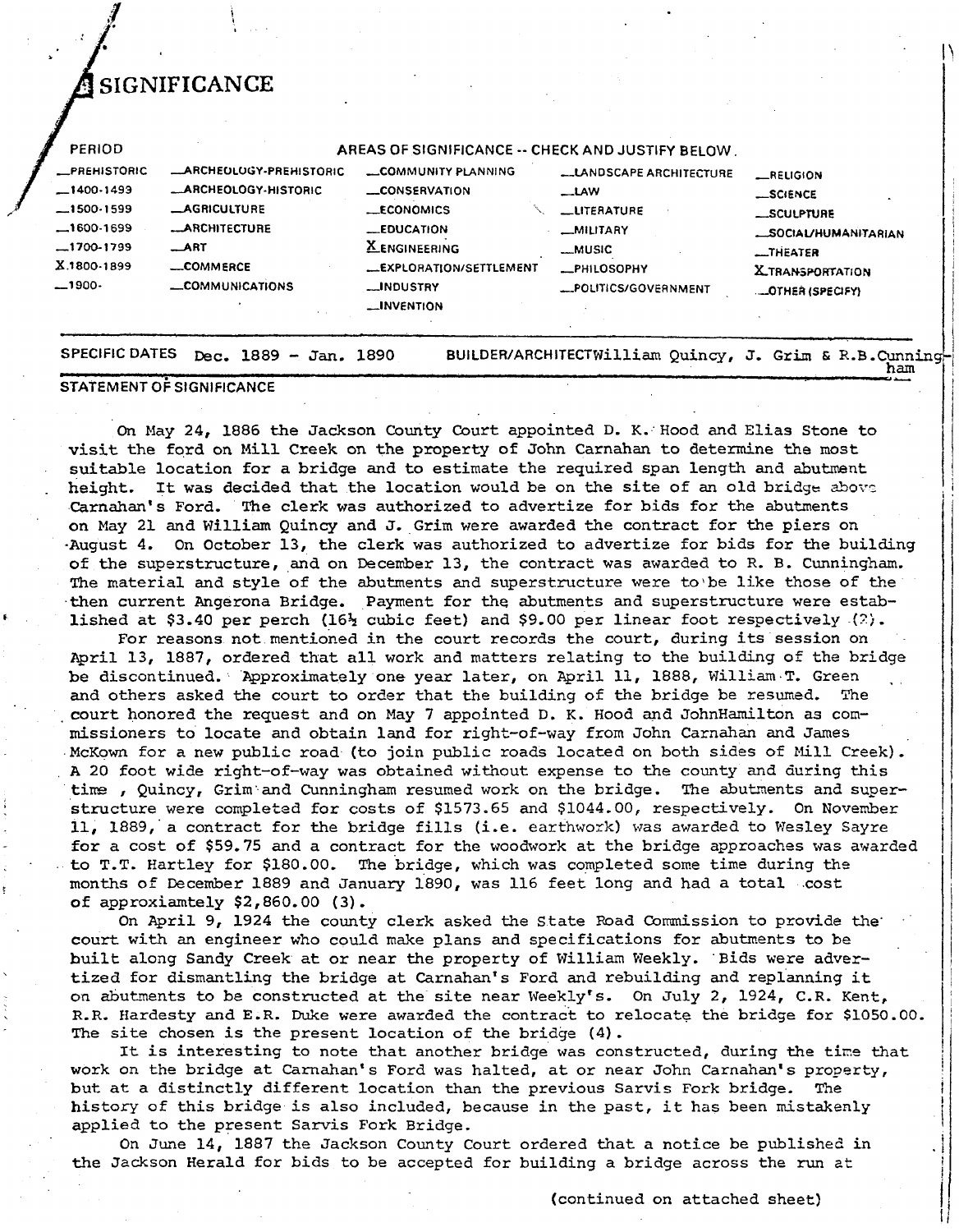.-

(Statement)

John Carnahan's stable where the Ripley and West Columbia Turnpike cross the run. The bridge was to be built of wood and the deck was to be supported on timber bents. The contract was later awarded to George W. Staats to construct the bridge, fills **and**  approaches for \$64.00. Work was completed sometime during the months of December **5.1387**  and January 1888. William Hickel and John Hamilton, commissioners appointed by **the**  court to examine the construction of the bridge, reported on **January** 11, 1888 *that* **the**  work had not been done in accordance with the contract. Staats was held accountable by the court in **the future for** any damage to the structure or losses or damages **suffered**  by persons using the bridge resulting from defective workmanship or material.

It **can** be noted by looking at the court records that there were two briclges at or near John **Carnahan's** property. The bridges were built at different locations, constructed by different people using different materials and for sizably different costs. Because the entries in the records pertaining to the construction of the bridge over the run near John Carnahan's stable come between the entries involving **the** bridge over Mill Creek, it is easy to overlook pages involving the latter bridge.

The primary evidence for believing that the bridge constructed over Mill Creek in 1889 is the present Sarvis Fork Bridge is that the records refering to the bridge's dismantling and relocation in 1924 refer to the original site as "Carnahan's Ford". **Carnaha?'** s Ford is the same location recorded for the bridge built by Quincy, Grim, and Cunningham over Mill Creek. The location of the other bridge was recorded as "the run near John Carnahan's Stable". Other evidence involves the material used for **the** abutments. The bridge built by George Staats was supported by "timber bents", <sup>I</sup>**while** the superstructure built by Cunningham rested on stone abutments. It is **unlikely**  that a bridge the size of the Sarvis Fork Bridge would be supported on timber bents. Finally, the cost of a covered bridge the size of the Sarvis Fork Bridge would commonly be between 1000 and 3000 dollars. It would be extremely difficult at that time to build a bridge similar to the Sarvis Fork Bridge for only \$64.00 (2, **3,** 4)-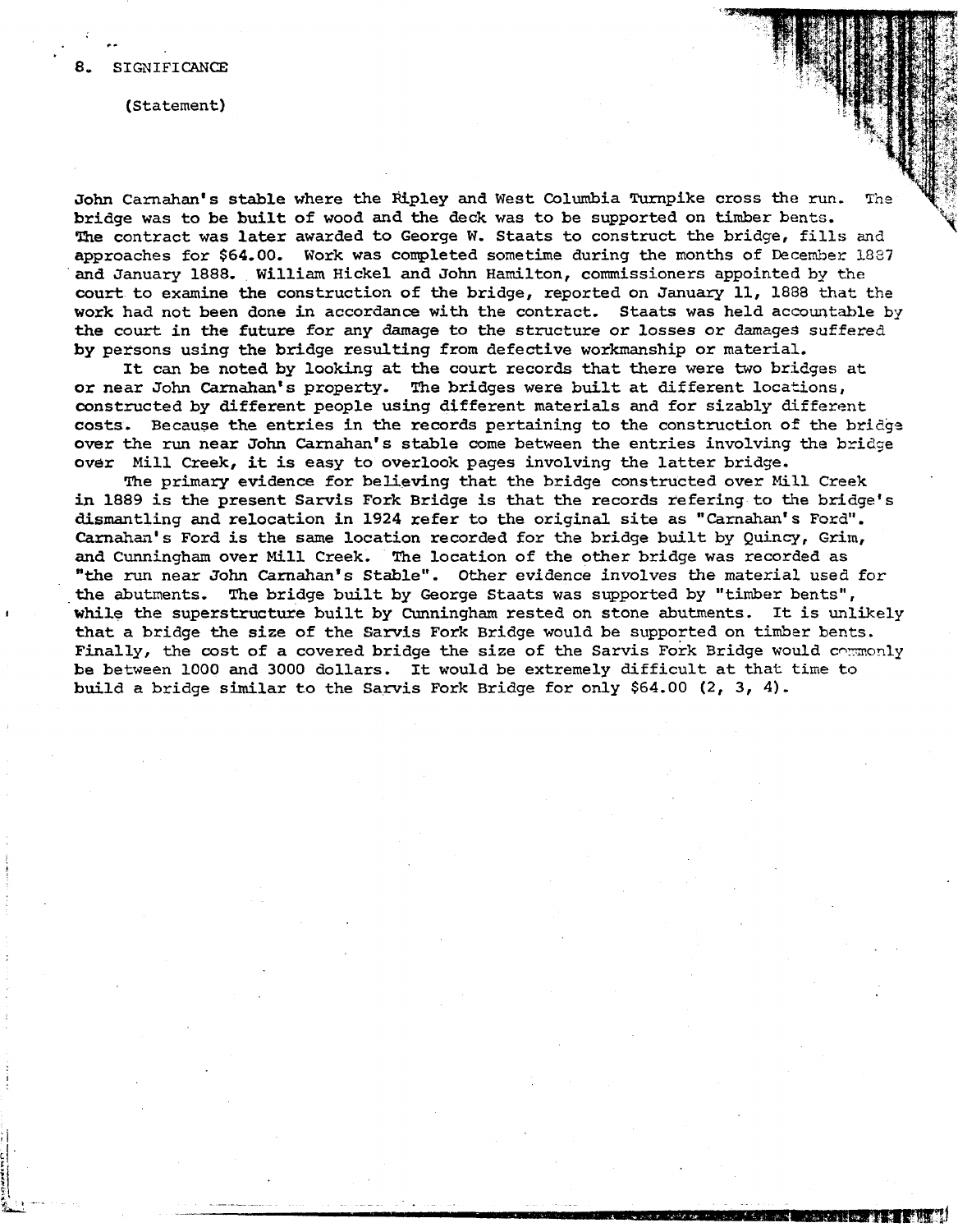FHR-8-300A  $(11/78)$ 

> **UNITED STATES DEPARTMENT OF THE INTERIOR HERITAGE CONSERVATION AND RECREATION SERVICE**

#### **NATIONAL REGISTER OF HISTORIC PLACES INVENTORY** -- **NOMINATION FORM**

FOR HCRS USE ONLY

**RECEIVED** 

DATE ENTERED

**CONTI NUATION SHEET ITEM NUMBER 8 PAGE 3** 

Colonel Stephen Long (1784-1864) patented his famous wooden truss system in 1830 marking a new era in bridge building in the United States and in a larger sense he was a pioneer in transforming the art of building, which was practised by craftsmen, into a professional activity firmly guided by trained civil engineers. He was a man of wide interests who succeeded in making substantial contributions to nearly all of the recognized fields of civil engineering in his day,

While working with the Baltimore and Ohio Railroad, Long built his first bridge, the Jackson Bridge near Baltimore, which carried the Washington Pike over the B & 0, Before this bridge, the B & **0** was committed to monumental masonry structures following traditional British and European practice. This bridge ushered in the use of timber trusses for railway use.

The Long truss was not common in the Virginias but in Jackson County at least four were built and two survive. There are no other Long trusses in West Virginia. The Staats Mill Bridge was specified by the County Court to be based upon the Bridge at Hardesty's Mill over Tug Fork, whereas the design of the Sarvis Fork Bridge was to be based upon the Angerona Bridqe. The inspiration for building covered bridges using the Long patent is not known. The two extant bridges are excellent examples of this type, whose noteable features are the repeating "X" braced panels, the details of the counter braces, the use of a horizontal lattice bracing system in the roof and joggles used in the chord splices. Both bridges are of nearly identical span and posses all of the structural details of the Long system. The distinguishing feature of the Sarvis Fork Bridge is the polygonal arch installed on the inside of the trusses. The arches were not "let into" the truss members with notched joints so typical of other arch-truss systems. Thus, it appears most likely these arches were added when the bridge was moved in 1924.

The Sarvis Fork Bridge is a good example and rare survivor of an important patented covered bridge system. It is an important landmark in Jackson County and it is one of seventeen surviving covered bridges in West Virginia.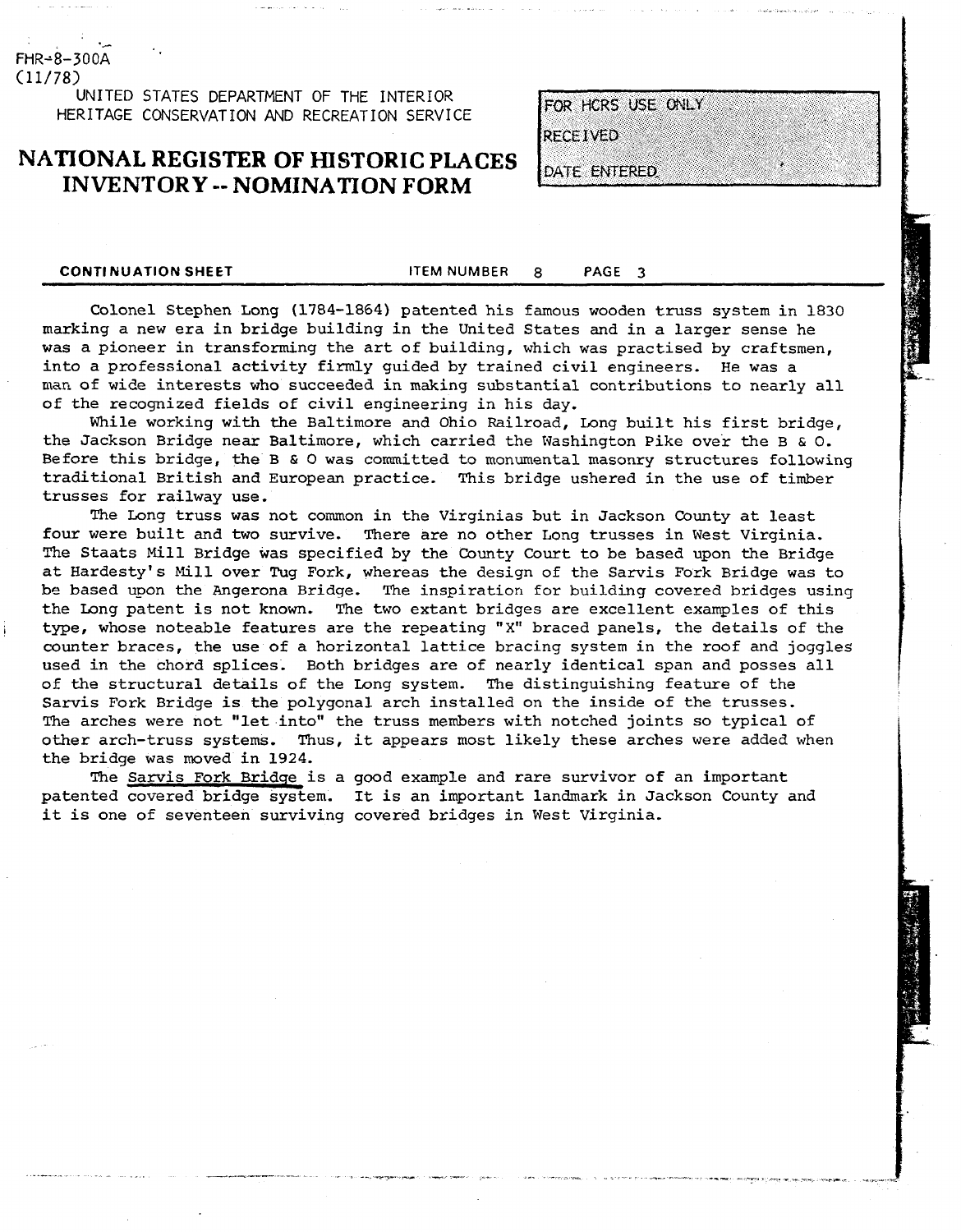## MAJOR BIBLIOGRAPHICAL REFERENCES

See Attached Sheet

|                                                                                                                              | <b>MIGEOGRAPHICAL DATA</b>                                                                                                                                                                                                      |                                    |                                                                  |                     |                     |             |
|------------------------------------------------------------------------------------------------------------------------------|---------------------------------------------------------------------------------------------------------------------------------------------------------------------------------------------------------------------------------|------------------------------------|------------------------------------------------------------------|---------------------|---------------------|-------------|
| <b>UTM REFERENCES</b>                                                                                                        | ACREAGE OF NOMINATED PROPERTY Not Applicable<br>Quad. name                                                                                                                                                                      | Sandyville                         |                                                                  |                     | Quad. scale 1:24000 |             |
|                                                                                                                              |                                                                                                                                                                                                                                 |                                    |                                                                  |                     |                     |             |
| ZONE EASTING                                                                                                                 | $A$ [1, 7] $A$ [4, 4][1, 2, 0]                                                                                                                                                                                                  | [4,3[0,8]0,4,0]<br><b>NORTHING</b> | Bl<br>EASTING<br>ZONE                                            |                     | <b>NORTHING</b>     |             |
| C                                                                                                                            |                                                                                                                                                                                                                                 |                                    | DΙ                                                               |                     |                     |             |
|                                                                                                                              | <b>VERBAL BOUNDARY DESCRIPTION</b>                                                                                                                                                                                              |                                    |                                                                  |                     |                     |             |
|                                                                                                                              |                                                                                                                                                                                                                                 |                                    |                                                                  |                     |                     |             |
|                                                                                                                              |                                                                                                                                                                                                                                 |                                    |                                                                  |                     |                     |             |
|                                                                                                                              |                                                                                                                                                                                                                                 |                                    |                                                                  |                     |                     |             |
|                                                                                                                              |                                                                                                                                                                                                                                 |                                    |                                                                  |                     |                     |             |
|                                                                                                                              |                                                                                                                                                                                                                                 |                                    |                                                                  |                     |                     |             |
|                                                                                                                              | LIST ALL STATES AND COUNTIES FOR PROPERTIES OVERLAPPING STATE OR COUNTY BOUNDARIES                                                                                                                                              |                                    |                                                                  |                     |                     |             |
|                                                                                                                              |                                                                                                                                                                                                                                 |                                    |                                                                  |                     |                     |             |
| <b>STATE</b>                                                                                                                 |                                                                                                                                                                                                                                 | <b>CODE</b>                        | <b>COUNTY</b>                                                    |                     |                     | CODE        |
|                                                                                                                              |                                                                                                                                                                                                                                 |                                    |                                                                  |                     |                     |             |
| <b>STATE</b>                                                                                                                 |                                                                                                                                                                                                                                 | CODE                               | <b>COUNTY</b>                                                    |                     |                     | <b>CODE</b> |
|                                                                                                                              |                                                                                                                                                                                                                                 |                                    |                                                                  |                     |                     |             |
| <b>ORGANIZATION</b>                                                                                                          | E. L. Kemp, Professor of the History of Science & Technology and of Civil Engineering<br>West Virginia University                                                                                                               |                                    |                                                                  | DATE                |                     |             |
| <b>STREET &amp; NUMBER</b>                                                                                                   |                                                                                                                                                                                                                                 |                                    |                                                                  | <b>TELEPHONE</b>    |                     |             |
|                                                                                                                              | G14 Woodburn Hall Town Campus                                                                                                                                                                                                   |                                    |                                                                  | $(304)$ 293-2867    |                     |             |
| <b>CITY OR TOWN</b>                                                                                                          |                                                                                                                                                                                                                                 |                                    |                                                                  | <b>STATE</b>        |                     |             |
| Morgantown                                                                                                                   |                                                                                                                                                                                                                                 |                                    |                                                                  | West Virginia 26506 |                     |             |
|                                                                                                                              | STATE HISTORIC PRESERVATION OFFICER CERTIFICATION                                                                                                                                                                               |                                    |                                                                  |                     |                     |             |
|                                                                                                                              |                                                                                                                                                                                                                                 |                                    | THE EVALUATED SIGNIFICANCE OF THIS PROPERTY WITHIN THE STATE IS: |                     |                     |             |
|                                                                                                                              | <b>NATIONAL</b>                                                                                                                                                                                                                 | <b>STATE</b>                       |                                                                  | LOCAL               |                     |             |
|                                                                                                                              | As the designated State Historic Preservation Officer for the National Historic Preservation Act of 1966 (Public Law 89-665), I                                                                                                 |                                    |                                                                  |                     |                     |             |
|                                                                                                                              |                                                                                                                                                                                                                                 |                                    |                                                                  |                     |                     |             |
|                                                                                                                              | criteria and procedures set forth by the National Park Service.                                                                                                                                                                 |                                    |                                                                  |                     |                     |             |
| hereby nominate this property for inclusion in the National Register and certify that it has been evaluated according to the |                                                                                                                                                                                                                                 |                                    |                                                                  |                     |                     |             |
|                                                                                                                              |                                                                                                                                                                                                                                 |                                    |                                                                  |                     |                     |             |
|                                                                                                                              | FEDERAL REPRESENTATIVE SIGNATURE                                                                                                                                                                                                |                                    |                                                                  |                     |                     |             |
| <b>TITLE</b>                                                                                                                 |                                                                                                                                                                                                                                 |                                    |                                                                  | <b>DATE</b>         |                     |             |
| <b>FOR NPS USE ONLY NEW</b>                                                                                                  |                                                                                                                                                                                                                                 |                                    |                                                                  |                     |                     |             |
|                                                                                                                              | LHEREBY CERTIFY THAT THIS PROPERTY IS INCLUDED IN THE NATIONAL REGISTER                                                                                                                                                         |                                    |                                                                  |                     |                     |             |
|                                                                                                                              | in stringer i Standard i Standard i Standard i Standard i Standard i Standard i Standard i Standard i Standard<br>Standard i Standard i Standard i Standard i Standard i Standard i Standard i Standard i Standard i Standard i |                                    |                                                                  | <b>DATE</b>         |                     |             |
| ATTEST:                                                                                                                      | DIRECTOR, OFFICE OF ARCHEOLOGY AND HISTORIC PRESERVATION                                                                                                                                                                        |                                    |                                                                  | DATE                |                     |             |
|                                                                                                                              | 작은 결과 인<br><b>KEEPER OF THE NATIONAL REGISTER</b>                                                                                                                                                                               |                                    |                                                                  |                     |                     |             |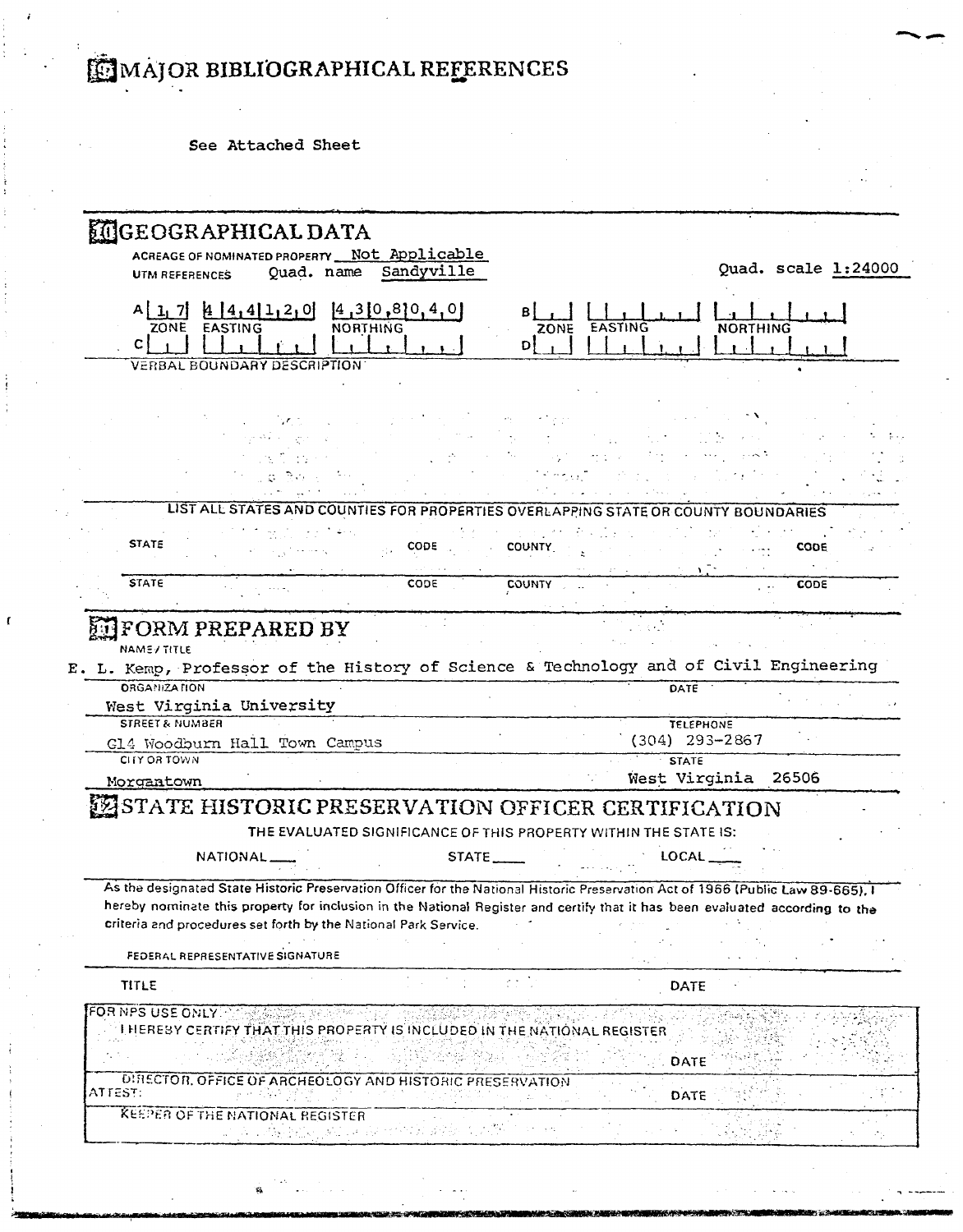#### MAJOR **BIBLIOGRAPHICAL REFERENCES**  9.

- 1. Bridge Inspection Report for Bridge No. 18-2115-3.55, WVDOH, 8 June 1978, p. 5.
- **2.** Jackson **County** Record Book **#2.(1884-18861,** pp. **467-471.**
- **3.** Jackson **County** Record Book **#3 (1886-1890)** pp. **43, 45, 46, 68, 79, 127, 159, 238, 240, 248, 258, 259, 278-280, 282-284, 297, 325, 359-362, 375, 460, 464-468, 470, 481.**

**4. Road** Record **#3,** Jackson **Qunty Court,** p. **233.**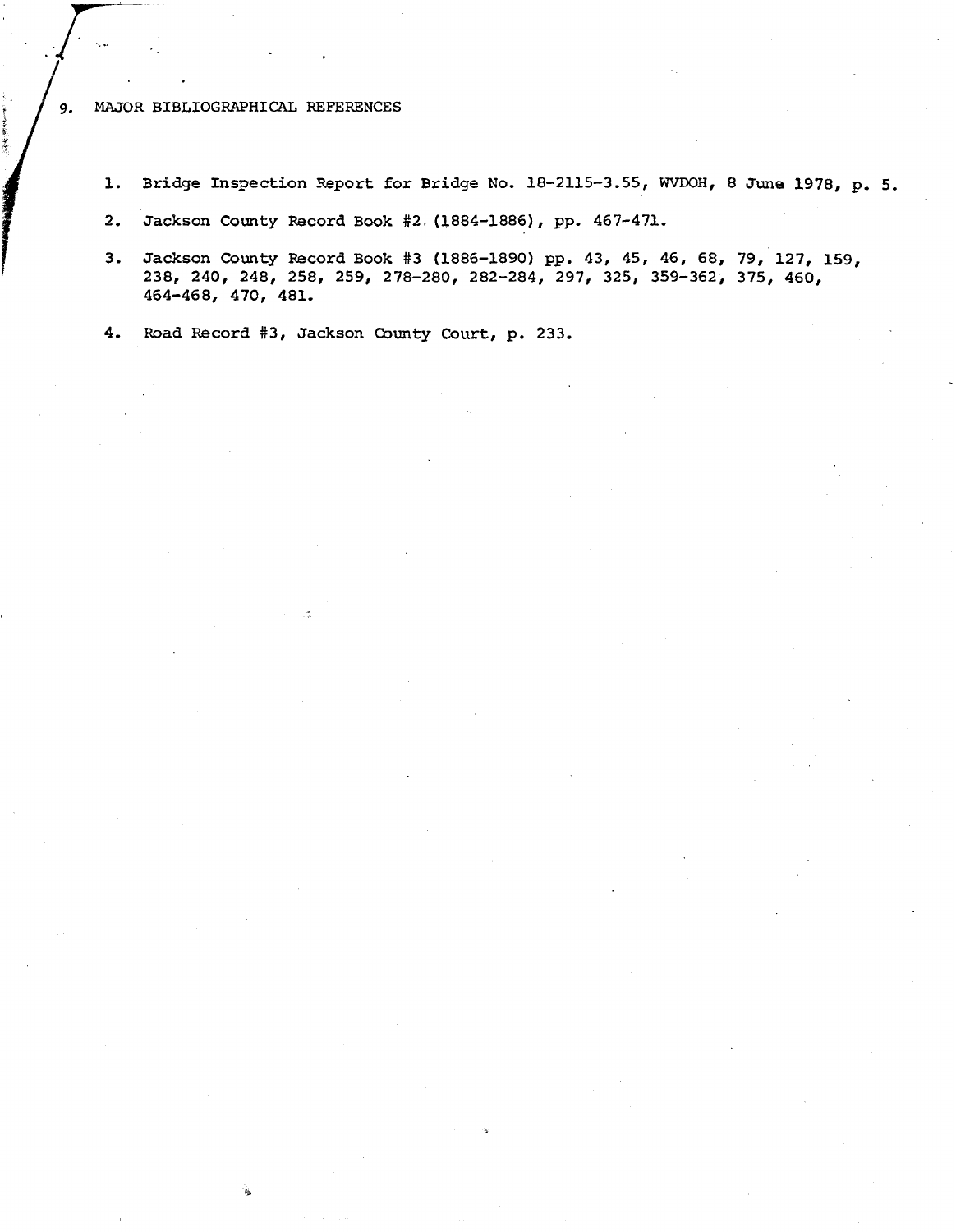

10. SARVIS FORK COVERED BRIDGE

 $\tilde{\mathbf{a}}$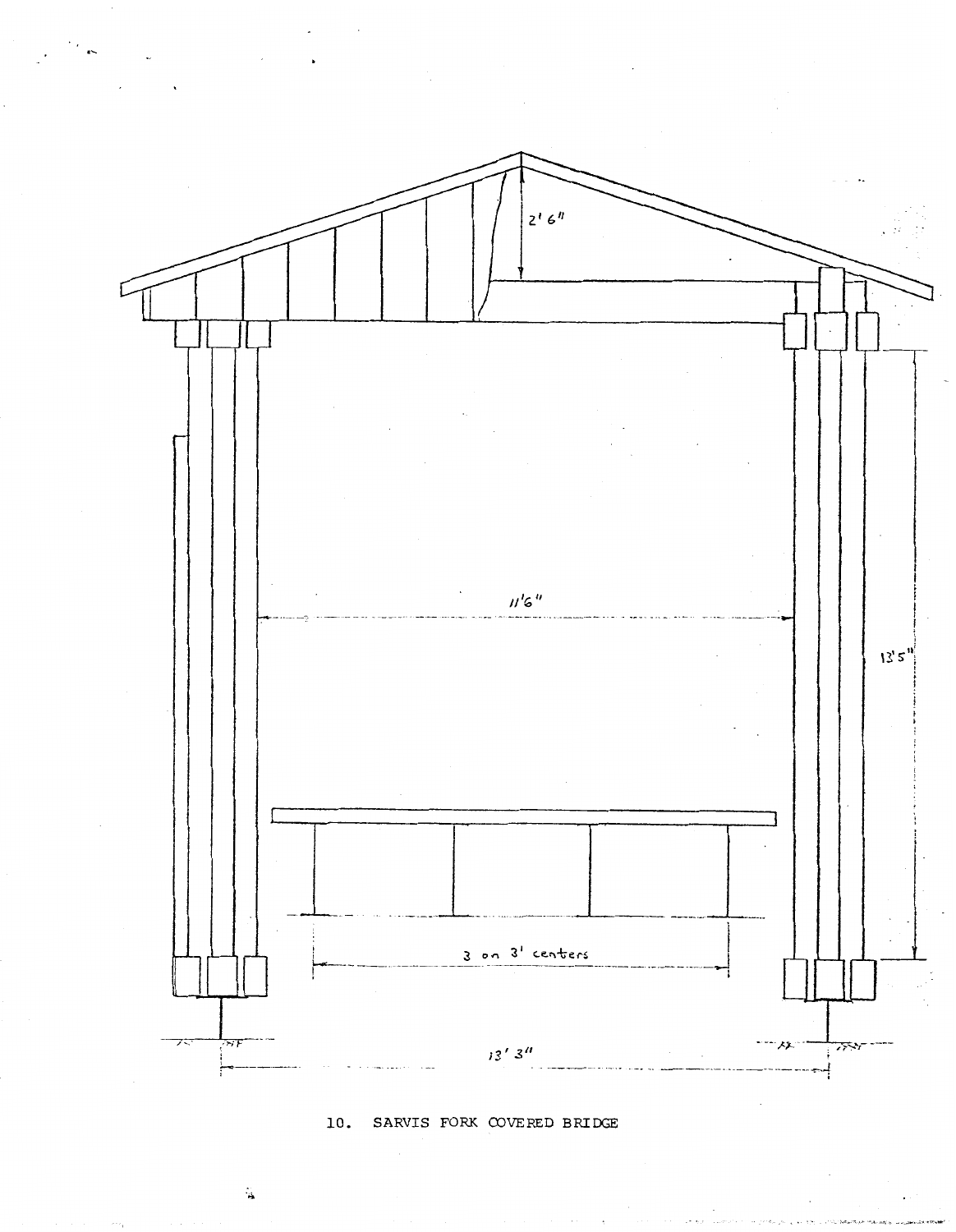

**10.** SARVIS **FORK** COVERED BRIDGE